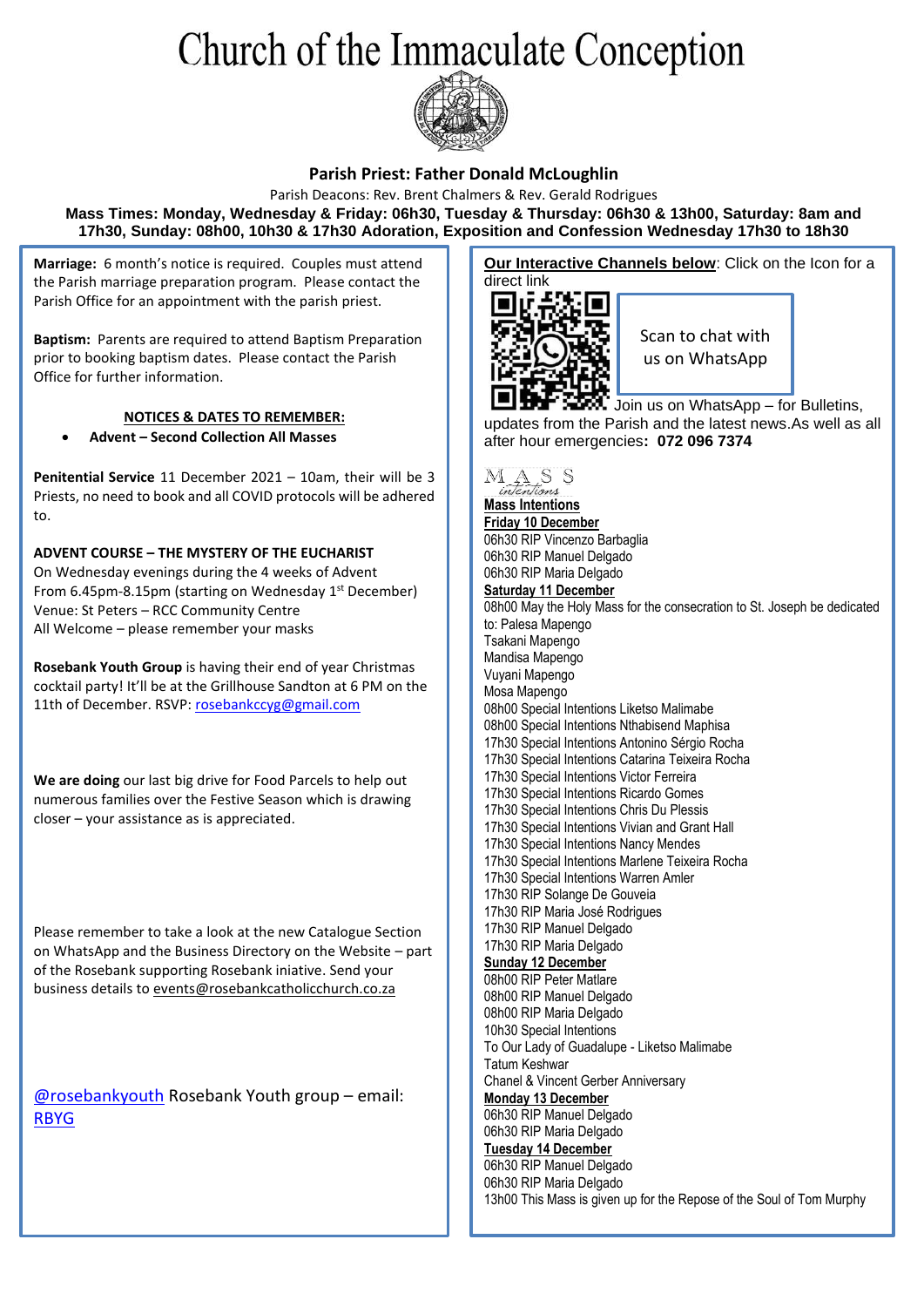| <b>CHRISTMASTIDE LITURGIES</b>                                                               |                      |                         |                                                                                                                    |                  |
|----------------------------------------------------------------------------------------------|----------------------|-------------------------|--------------------------------------------------------------------------------------------------------------------|------------------|
| Morning Weekday Masses @ 8am from $17th - 23rd$ December (Tuesday and Thursday also @1.00pm) |                      |                         |                                                                                                                    |                  |
| Fri                                                                                          | 24 <sup>th</sup> Dec | 5.30pm<br>9.00pm        | Christmas Vigil Mass<br>Christmas Mass in the Night                                                                |                  |
| Sat                                                                                          | 25 <sup>th</sup> Dec | 8.00am & 10.30am        | Christmas Day Mass                                                                                                 | (No 5.30pm Mass) |
| Sun                                                                                          | 26 <sup>th</sup> Dec | 8.00am & 10.30am        | Feast of the Holy Family                                                                                           | (No 5.30pm Mass) |
| $27th - 31st$ Dec                                                                            |                      | 8.00am (no 1pm Mass)    | Weekday Masses during the Octave of Christmas<br>(No Adoration/confessions on Wednesday 29 <sup>th</sup> December) |                  |
| Sat                                                                                          | $1st$ Jan            | 8.00am                  | Solemnity of Mary, the Holy Mother of God                                                                          | (No 5.30pm Mass) |
| Sun                                                                                          | $2^{nd}$ Jan         | 8.00am, 10.30am, 5.30pm | Epiphany of the Lord                                                                                               |                  |
| Normal Mass schedule resumes from Monday 3rd January                                         |                      |                         |                                                                                                                    |                  |



*Rosebank Youth Group is having their end of year Christmas cocktail party! It'll be at the Grillhouse Sandton at 6 PM on the 11th of December. RSVP: [rosebankccyg@gmail.com](mailto:rosebankccyg@gmail.com)*

# 2022 Online **Registration now open!**

' Cí **Grades 1-7** https://tinyurl.com/mw785376 .IFE TEEN **THOLIC**<br>URCH Grades 8-12



Please register your children by clicking on these links. Catechism:<https://tinyurl.com/mw785376> and

Life Teen:<https://tinyurl.com/2ab5a9k5>